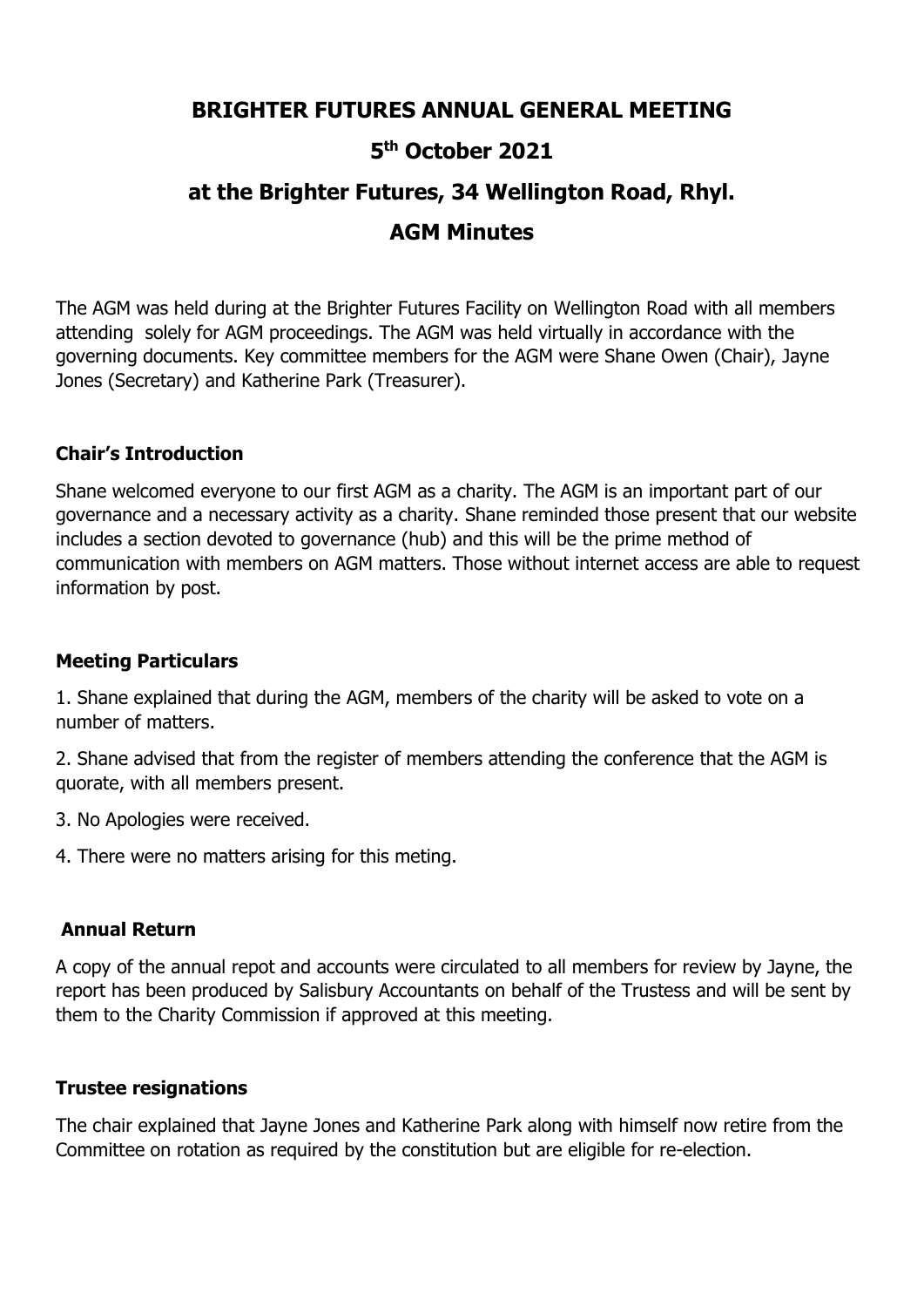Trustee Elections<br>The position of Chairperson is now vacant, Jayne propsed that Shane a<br>another 12 months, this was seconded by katherine and accepted. **Trustee Elections**<br>The position of Chairperson is now vacant, Jayne propsed that Shane agin take on the role for<br>another 12 months, this was seconded by katherine and accepted.<br>The Chair nominated Jayne Jones to be reelet

Trustee Elections<br>The position of Chairperson is now vacant, Jayne propsed that Shane agin take on the role for<br>another 12 months, this was seconded by katherine and accepted.<br>The Chair nominated Jayne Jones to be reeleted **Trustee Elections**<br>The position of Chairperson is now vacant, Jayne propsed that Shane agin take on the role for<br>another 12 months, this was seconded by katherine and accepted.<br>The Chair nominated Jayne Jones to be reelet

**Trustee Elections**<br>The position of Chairperson is now vacant, Jayne propsed that Shane agin take on the<br>another 12 months, this was seconded by katherine and accepted.<br>The Chair nominated Jayne Jones to be reeleted as Sec Trustee Elections<br>The position of Chairperson is now vacant, Jayne propsed that Shane agin take on the role for<br>another 12 months, this was seconded by katherine and accepted.<br>The Chair nominated Jayne Jones to be reelecte **Trustee Elections**<br>The position of Chairperson is now vacant, Jayne propsed that Shane agin take o<br>another 12 months, this was seconded by katherine and accepted.<br>The Chair nominated Jayne Jones to be reeleted as Secreter **Trustee Elections**<br>The position of Chairperson is now vacant, Jayne propsed that Shane agin take on the role for<br>another 12 months, this was seconded by katherine and accepted.<br>The Chair nominated Jayne Jones to be reelet **Trustee Elections**<br>The position of Chairperson is now vacant, Jayne propsed that Shane agin take on the role for<br>another 12 monthated Jayne seconded by katherine and accepted.<br>Park, Jayne acepted the position.<br>The chair n The position of Chairperson is now vacant, Jayne propsed that Shane agin take on the role for<br>another 12 months, this was seconded by katherine and accepted.<br>The Chair nominated Jayne Jones to be reeleted as Secretery whic The chair nominated Katherine Park to be reelected into the role of Tresurer to which Jayne Jones<br>seconded and was accepted.<br>**Acceptance of the Annual Report and Accounts.**<br>A motion to accept the AR and A was propesed by K

membership.

**Trustee Elections**<br>The position of Chairperson is now vacant, Jayne propsed that Shane agin take on th<br>another 12 months, this was seconded by katherine and accepted.<br>The Chair nominated Jayne Jones to be reeleted as Secr The position of changes on is now vacant, Jaylie propsed that shalle<br>another 12 months, this was seconded by katherine and accepted.<br>The Chair nominated Jayne Jones to be reeleted as Secretery which v<br>Park, Jayne acepted t **Acceptance of the Annual Report and Accounts.**<br>
A motion to accept the AR and A was propesed by Katherine and passed unar<br>
membership.<br> **AOB related to AGM business**<br>
There was no AOB and the AGM closed, the next meeting Acceptance of the Annual Report and Accounts.<br>
A motion to accept the AR and A was propesed by Katherine and passed unanime<br>
membership.<br> **AOB related to AGM business**<br>
There was no AOB and the AGM closed, the next meeting A motion to accept the AR and A was propesed by Katherine and passed unanin<br>
membership.<br> **AOB related to AGM business**<br>
There was no AOB and the AGM closed, the next meeting of the trustees will be<br>
2021 at 5pm.<br>
Minutes Dated \_\_\_\_\_\_\_\_\_\_\_\_\_\_\_\_\_\_\_\_\_\_\_\_\_\_\_\_\_\_

| Dated |  |  |  |
|-------|--|--|--|
|       |  |  |  |